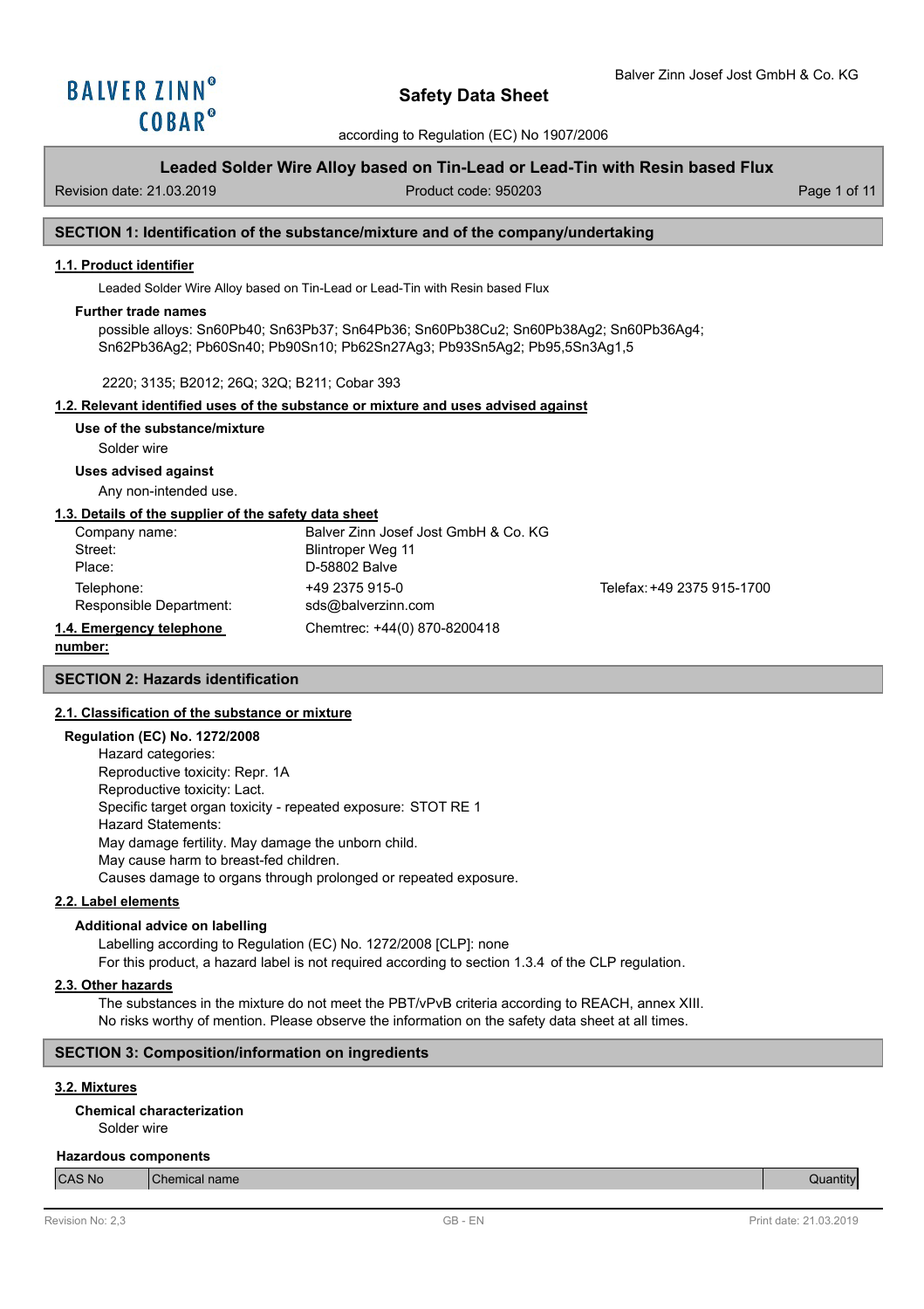

## **Leaded Solder Wire Alloy based on Tin-Lead or Lead-Tin with Resin based Flux**

| Revision date: 21.03.2019 |                                              |              | Product code: 950203 |                  |  |
|---------------------------|----------------------------------------------|--------------|----------------------|------------------|--|
|                           | EC No                                        | Index No     | <b>REACH No</b>      |                  |  |
|                           | <b>GHS Classification</b>                    |              |                      |                  |  |
| 7439-92-1                 | lead massive [particle diameter >= 1 mm]     |              |                      | $95 - 5 = 100 %$ |  |
|                           | 231-100-4                                    | 082-014-00-7 | 01-2119513221-59     |                  |  |
|                           | Repr. 1A, Lact., STOT RE 1; H360FD H362 H372 |              |                      |                  |  |
| 7440-31-5                 | tin                                          | $2 - 65 %$   |                      |                  |  |
|                           | 231-141-8                                    |              | 01-2119486474-28     |                  |  |
|                           |                                              |              |                      |                  |  |
| 7440-22-4                 | silver                                       | $0,2 - 5%$   |                      |                  |  |
|                           | 231-131-3                                    |              | 01-2119555669-21     |                  |  |
|                           |                                              |              |                      |                  |  |
| 7440-50-8                 | copper                                       | $0 - 5 %$    |                      |                  |  |
|                           | 231-159-6                                    |              |                      |                  |  |
|                           |                                              |              |                      |                  |  |
| 65997-06-0                | Rosin, hydrogenated                          |              |                      | $1 - 5%$         |  |
|                           | 266-041-3                                    |              |                      |                  |  |
|                           |                                              |              |                      |                  |  |

Full text of H and EUH statements: see section 16.

### **Further Information**

This mixture contains the following substances of very high concern (SVHC) which are included in the Candidate List according to Article 59 of REACH: lead massive [particle diameter >= 1 mm] CAS n°: 7439-92-1

## **SECTION 4: First aid measures**

## **4.1. Description of first aid measures**

#### **General information**

In case of accident or unwellness, seek medical advice immediately (show directions for use or safety data sheet if possible).

### **After inhalation**

In case of accident by inhalation: remove casualty to fresh air and keep at rest. When in doubt or if symptoms are observed, get medical advice.

### **After contact with skin**

No special measures are necessary.

The melted product can cause severe burns. After contact with molten product, cool skin area rapidly with cold water. Burns caused by molten material must be treated clinically.

## **After contact with eyes**

No special measures are necessary.

### **After ingestion**

No special measures are necessary.

## **4.2. Most important symptoms and effects, both acute and delayed**

No information available.

### **4.3. Indication of any immediate medical attention and special treatment needed**

Treat symptomatically.

## **SECTION 5: Firefighting measures**

## **5.1. Extinguishing media**

Sand

### **Suitable extinguishing media**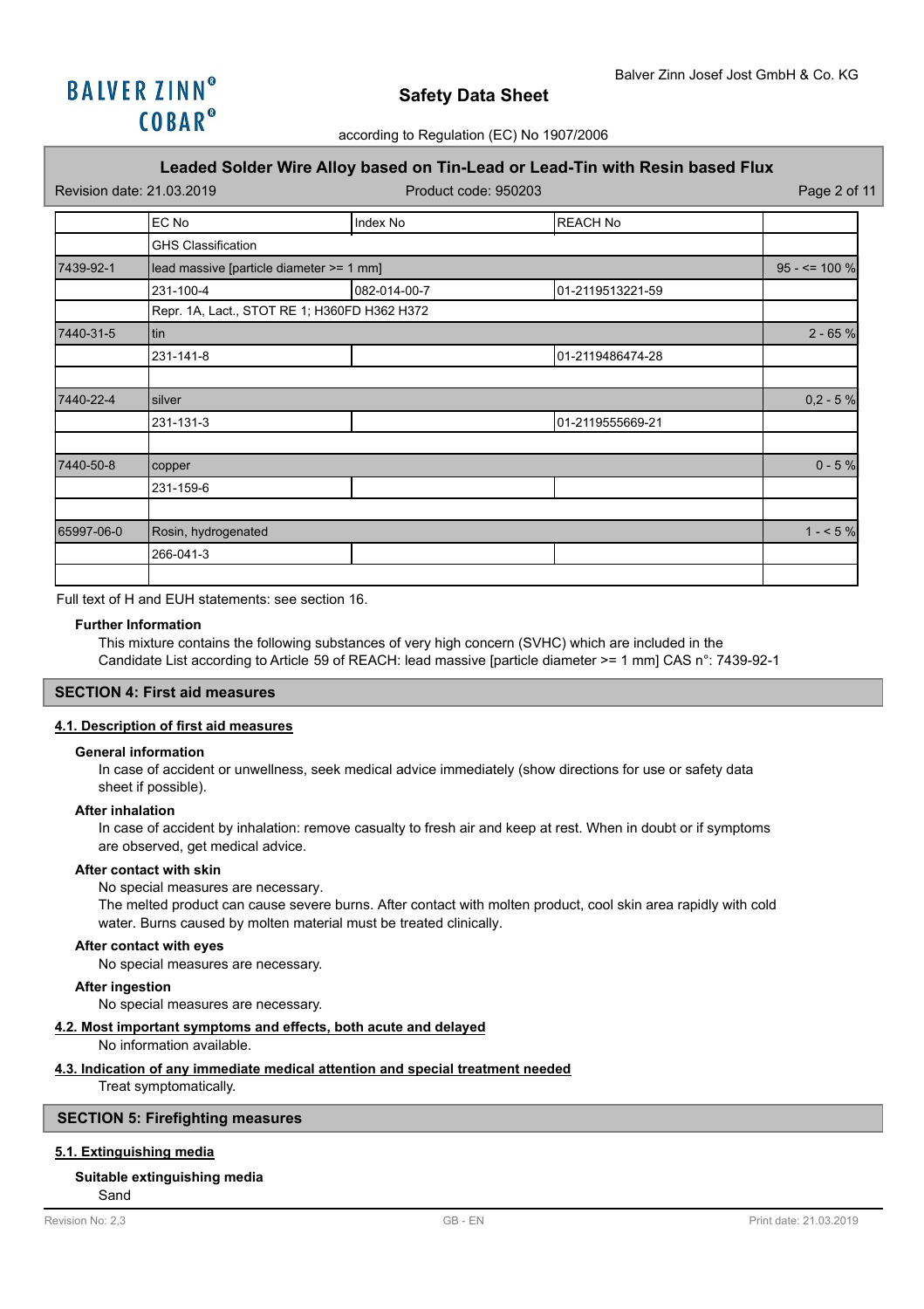according to Regulation (EC) No 1907/2006

## **Leaded Solder Wire Alloy based on Tin-Lead or Lead-Tin with Resin based Flux**

Revision date: 21.03.2019 Product code: 950203 Page 3 of 11

### Extinguishing powder D -powder

## **Unsuitable extinguishing media**

Extinguishing media which must not be used for safety reasons: **Water** 

High power water jet Water spray jet

## **5.2. Special hazards arising from the substance or mixture**

Can be released in case of fire: Gas/vapours, irritant. Carbon monoxide Carbon dioxide (CO2). Nitrogen oxides (NOx). Metal oxide smoke, toxic

## **5.3. Advice for firefighters**

In case of fire and/or explosion do not breathe fumes.

In case of fire: Wear self-contained breathing apparatus.

## **Additional information**

Collect contaminated fire extinguishing water separately. This must not be discharged into drains.

## **SECTION 6: Accidental release measures**

## **6.1. Personal precautions, protective equipment and emergency procedures**

See protective measures under point 7 and 8.

### **6.2. Environmental precautions**

No special measures are necessary.

## **6.3. Methods and material for containment and cleaning up**

Take up mechanically, placing in appropriate containers for disposal. Clean contaminated objects and areas thoroughly observing environmental regulations.

## **6.4. Reference to other sections**

Safe handling: see section 7 Personal protection equipment: see section 8 Disposal: see section 13

## **SECTION 7: Handling and storage**

### **7.1. Precautions for safe handling**

### **Advice on safe handling**

If local exhaust ventilation is not possible or not sufficient, the entire working area must be ventilated by technical means. Process within closed systems. Do not breathe smoke. Do not breathe dust.

### **Advice on protection against fire and explosion**

No special fire protection measures are necessary.

## **Further information on handling**

General protection and hygiene measures: See section 8.

## **7.2. Conditions for safe storage, including any incompatibilities**

### **Requirements for storage rooms and vessels**

No special measures are necessary.

### **Hints on joint storage**

Do not store together with: Explosives. Oxidizing solids. Oxidizing liquids. Radioactive substances. Infectious substances.

### **7.3. Specific end use(s)**

See section 1.

## **SECTION 8: Exposure controls/personal protection**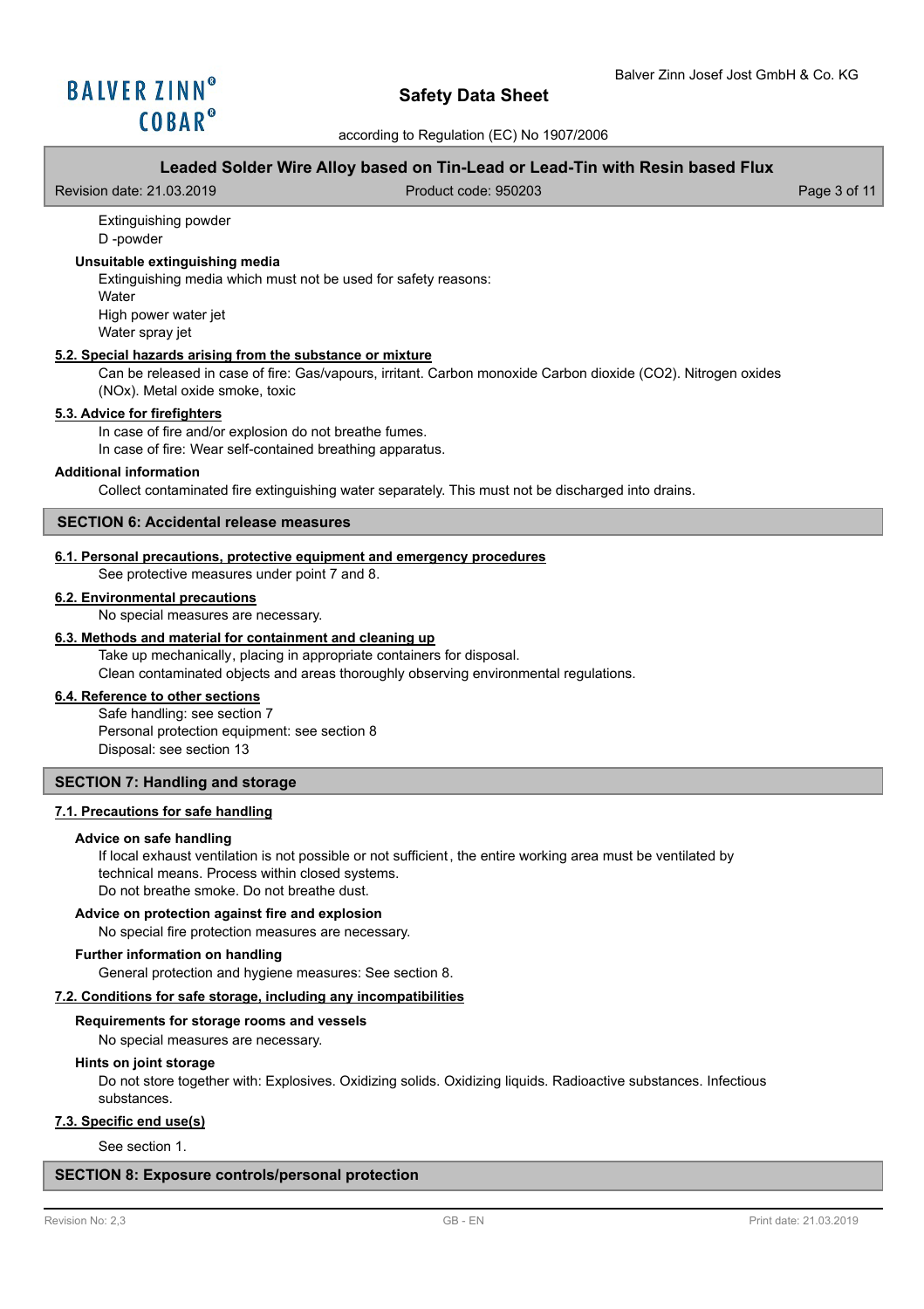

according to Regulation (EC) No 1907/2006

# **Leaded Solder Wire Alloy based on Tin-Lead or Lead-Tin with Resin based Flux**

Revision date: 21.03.2019 **Product code: 950203** Product code: 950203

# **8.1. Control parameters**

## **Exposure limits (EH40)**

| CAS No    | Substance                                         | ppm | mg/m <sup>3</sup> | fibres/ml | Category      | Origin      |
|-----------|---------------------------------------------------|-----|-------------------|-----------|---------------|-------------|
| 7440-50-8 | Copper, dusts and mists (as Cu)                   |     |                   |           | TWA(8 h)      | <b>WEL</b>  |
|           |                                                   |     |                   |           | STEL (15 min) | <b>WEL</b>  |
| 7440-50-8 | Copper, fume                                      |     | 0.2               |           | TWA (8 h)     | WEL         |
|           | Lead other than lead alkyls                       |     | 0.15              |           | TWA (8 h)     | <b>CLAW</b> |
| 7440-22-4 | Silver, metallic                                  |     | 0.1               |           | TWA (8 h)     | WEL         |
|           | Tin compounds, inorganic, except SnH4, (as<br>Sn) |     |                   |           | TWA (8 h)     | WEL         |
|           |                                                   |     |                   |           | STEL (15 min) | <b>WEL</b>  |

# **Biological Monitoring Guidance Values (EH40)**

| <b>ICAS No</b> | Substance                                  | Parameter | Value          | 'Test material | Sampling time  |
|----------------|--------------------------------------------|-----------|----------------|----------------|----------------|
| 7439-92-1      | ' Lead (woman of reproductive<br>capacity) | l lead    | 20 µg/dl blood |                | <b>IRandom</b> |

# **DNEL/DMEL values**

| CAS No                   | Substance |                |          |                           |  |  |
|--------------------------|-----------|----------------|----------|---------------------------|--|--|
| DNEL type                |           | Exposure route | Effect   | Value                     |  |  |
| 7440-31-5                | tin       |                |          |                           |  |  |
| Consumer DNEL, long-term |           | inhalation     | systemic | $3,476$ mg/m <sup>3</sup> |  |  |
| Consumer DNEL, acute     |           | inhalation     | systemic | $3,476$ mg/m <sup>3</sup> |  |  |
| Worker DNEL, long-term   |           | inhalation     | systemic | 11,75 mg/m <sup>3</sup>   |  |  |
| Worker DNEL, acute       |           | inhalation     | systemic | 11,75 mg/m <sup>3</sup>   |  |  |
| Consumer DNEL, long-term |           | dermal         | systemic | 80 mg/kg bw/day           |  |  |
| Worker DNEL, acute       |           | dermal         | systemic | 133,3 mg/kg<br>bw/day     |  |  |
| Consumer DNEL, acute     |           | dermal         | systemic | 80 mg/kg bw/day           |  |  |
| Worker DNEL, long-term   |           | dermal         | systemic | 133,3 mg/kg<br>bw/day     |  |  |
| Consumer DNEL, acute     |           | oral           | systemic | 80 mg/kg bw/day           |  |  |
| Consumer DNEL, long-term |           | oral           | systemic | 80 mg/kg bw/day           |  |  |
| 7440-22-4                | silver    |                |          |                           |  |  |
| Consumer DNEL, long-term |           | oral           | systemic | 1,2 mg/kg bw/day          |  |  |
| Worker DNEL, long-term   |           | inhalation     | systemic | $0,1$ mg/m <sup>3</sup>   |  |  |
| Consumer DNEL, long-term |           | inhalation     | systemic | $0,04$ mg/m <sup>3</sup>  |  |  |
| 7440-50-8                | copper    |                |          |                           |  |  |
| Worker DNEL, acute       |           | dermal         | systemic | 273 mg/kg bw/day          |  |  |
| Consumer DNEL, acute     |           | dermal         | systemic | 273 mg/kg bw/day          |  |  |
| Consumer DNEL, acute     |           | inhalation     | systemic | $20$ mg/m <sup>3</sup>    |  |  |
| Worker DNEL, long-term   |           | inhalation     | local    | 1 mg/ $m3$                |  |  |
| Consumer DNEL, long-term |           | dermal         | systemic | 137 mg/kg bw/day          |  |  |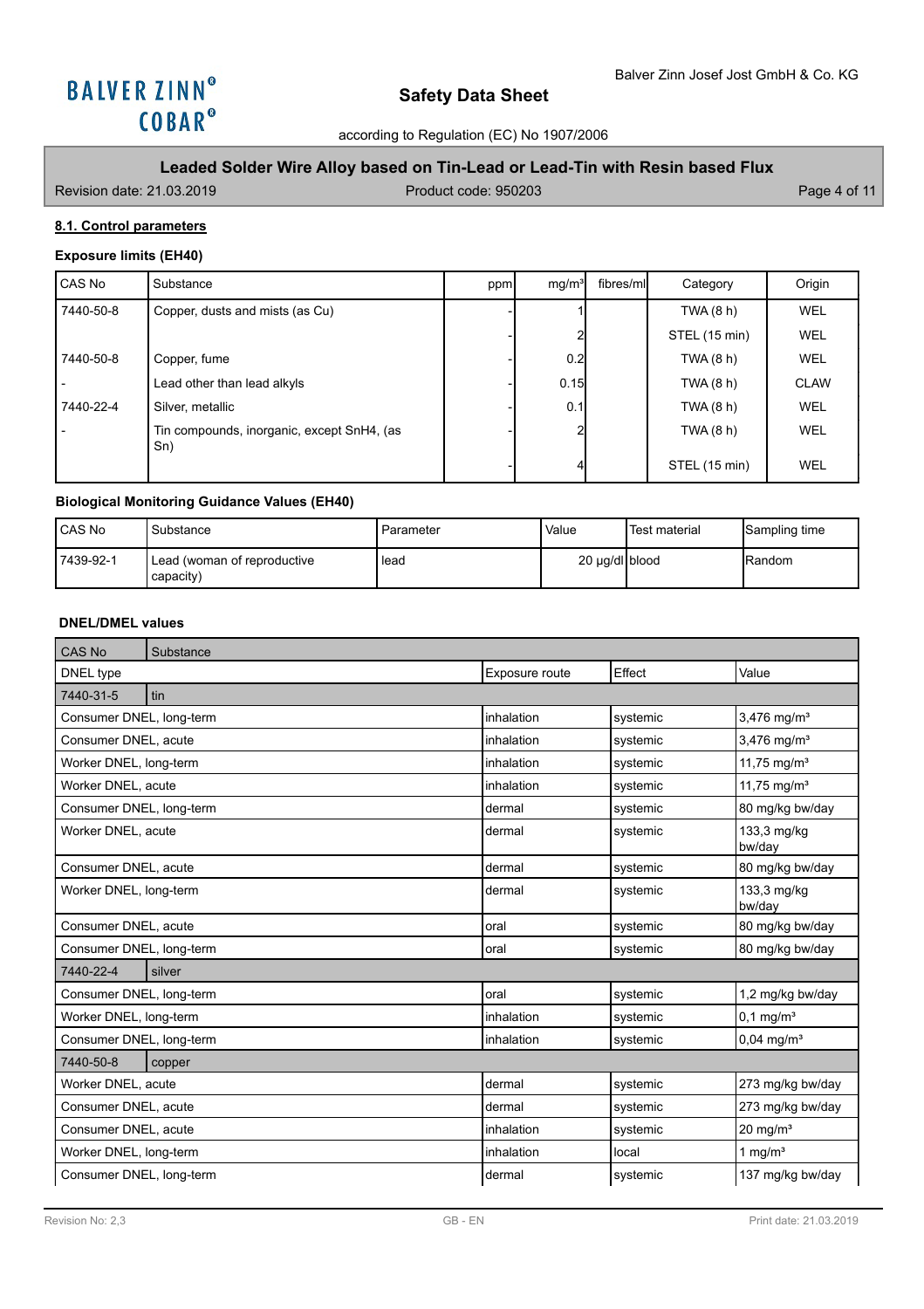

# **Leaded Solder Wire Alloy based on Tin-Lead or Lead-Tin with Resin based Flux**

| Revision date: 21.03.2019 | Product code: 950203 |           | Page 5 of 11        |
|---------------------------|----------------------|-----------|---------------------|
| Worker DNEL, long-term    | Idermal              | Isystemic | 137 mg/kg bw/day    |
| Worker DNEL, acute        | <b>linhalation</b>   | Isvstemic | $20 \text{ mg/m}^3$ |
| Consumer DNEL, long-term  | linhalation          | Hocal     | 1 ma/m <sup>3</sup> |

#### **PNEC values**

| CAS No                                           | Substance                                        |              |  |  |  |  |
|--------------------------------------------------|--------------------------------------------------|--------------|--|--|--|--|
|                                                  | Value<br>Environmental compartment               |              |  |  |  |  |
| 7440-22-4                                        | silver                                           |              |  |  |  |  |
| Soil                                             |                                                  | 1,41 mg/kg   |  |  |  |  |
| Freshwater                                       |                                                  | 0,00004 mg/l |  |  |  |  |
| Marine sediment                                  |                                                  | 438,13 mg/kg |  |  |  |  |
| Freshwater sediment                              | 438,13 mg/kg                                     |              |  |  |  |  |
| Marine water                                     | 0,00086 mg/l                                     |              |  |  |  |  |
|                                                  | Micro-organisms in sewage treatment plants (STP) | $0,025$ mg/l |  |  |  |  |
| 7440-50-8                                        | copper                                           |              |  |  |  |  |
| Freshwater                                       |                                                  | 0,0078 mg/l  |  |  |  |  |
| Marine water                                     |                                                  | 0,0052 mg/l  |  |  |  |  |
| Freshwater sediment                              | 87 mg/kg                                         |              |  |  |  |  |
| Marine sediment                                  | 678 mg/kg                                        |              |  |  |  |  |
| Micro-organisms in sewage treatment plants (STP) | $0,23$ mg/l                                      |              |  |  |  |  |
| Soil                                             |                                                  | 65 mg/kg     |  |  |  |  |

#### **8.2. Exposure controls**



### **Appropriate engineering controls**

Provide adequate ventilation as well as local exhaustion at critical locations. Process within closed systems.

### **Protective and hygiene measures**

Keep away from food, drink and animal feedingstuffs. Wash hands before breaks and after work. When using do not eat, drink, smoke, sniff. Use protective skin cream before handling the product.

## **Eye/face protection**

Wear eye/face protection.

## **Hand protection**

Wear suitable gloves.

for coarse soldering works: heat insulating.

### **Skin protection**

Protective clothing (heat-resistant)

## **Respiratory protection**

With correct and proper use, and under normal conditions, breathing protection is not required.

Respiratory protection necessary at:

Insufficient ventilation.

### exceeding exposure limit values

Suitable respiratory protective equipment: Particle filter device (DIN EN 143) Type: P3

The filter class must be suitable for the maximum contaminant concentration (gas/vapour/aerosol/particulates) that may arise when handling the product. If the concentration is exceeded, self-contained breathing apparatus must be used.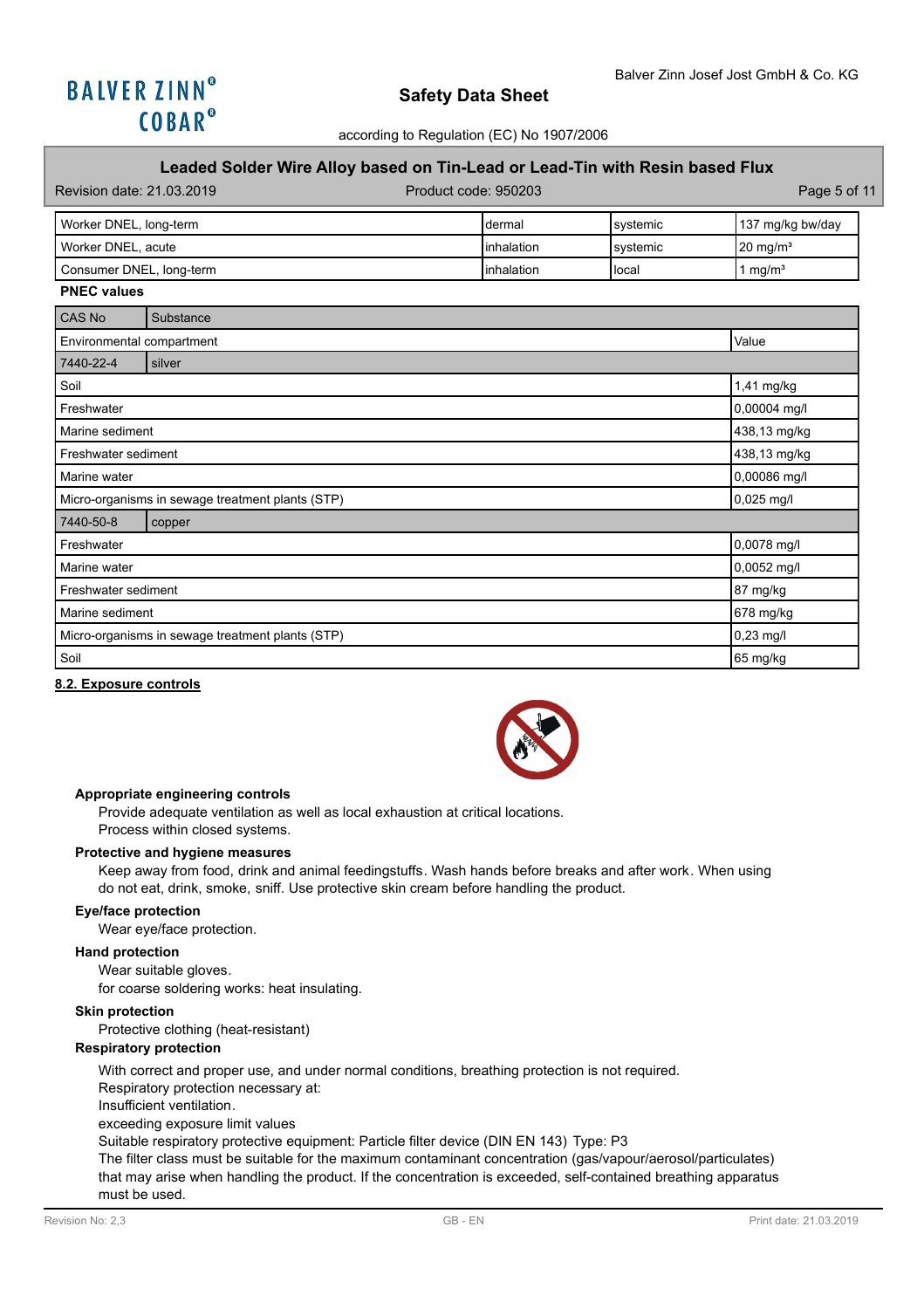

according to Regulation (EC) No 1907/2006

## **Leaded Solder Wire Alloy based on Tin-Lead or Lead-Tin with Resin based Flux**

Revision date: 21.03.2019 Product code: 950203 Page 6 of 11

Observe the wear time limits according GefStoffV in combination with the rules for using respiratory protection apparatus (BGR 190).

### **Environmental exposure controls**

No special environmental measures are necessary.

## **SECTION 9: Physical and chemical properties**

## **9.1. Information on basic physical and chemical properties**

| Physical state:<br>Colour:<br>Odour:       | solid<br>metallic, silver<br>odourless |                |
|--------------------------------------------|----------------------------------------|----------------|
| pH-Value:                                  |                                        | not applicable |
| Changes in the physical state              |                                        |                |
| Melting point:                             |                                        | not determined |
| Initial boiling point and boiling range:   |                                        | not determined |
| Sublimation point:                         |                                        | not determined |
| Softening point:                           |                                        | not determined |
| Flash point:                               |                                        | not determined |
| Flammability<br>Solid:                     |                                        | not determined |
| <b>Explosive properties</b><br>none        |                                        |                |
| Lower explosion limits:                    |                                        | not determined |
| Upper explosion limits:                    |                                        | not determined |
| Ignition temperature:                      |                                        | not determined |
| <b>Auto-ignition temperature</b><br>Solid: |                                        | not determined |
| Decomposition temperature:                 |                                        | not determined |
| <b>Oxidizing properties</b><br>none        |                                        |                |
| Vapour pressure:                           |                                        | not determined |
| Density:                                   |                                        | not determined |
| Bulk density:                              |                                        | not determined |
| Water solubility:                          |                                        | insoluble      |
| Solubility in other solvents<br>insoluble  |                                        |                |
| Viscosity / dynamic:                       |                                        | not determined |
| Viscosity / kinematic:                     |                                        | not determined |
| 9.2. Other information                     |                                        |                |
| Solid content:                             |                                        | not determined |

# **SECTION 10: Stability and reactivity**

# **10.1. Reactivity**

No information available.

# **10.2. Chemical stability**

The product is chemically stable under recommended conditions of storage, use and temperature.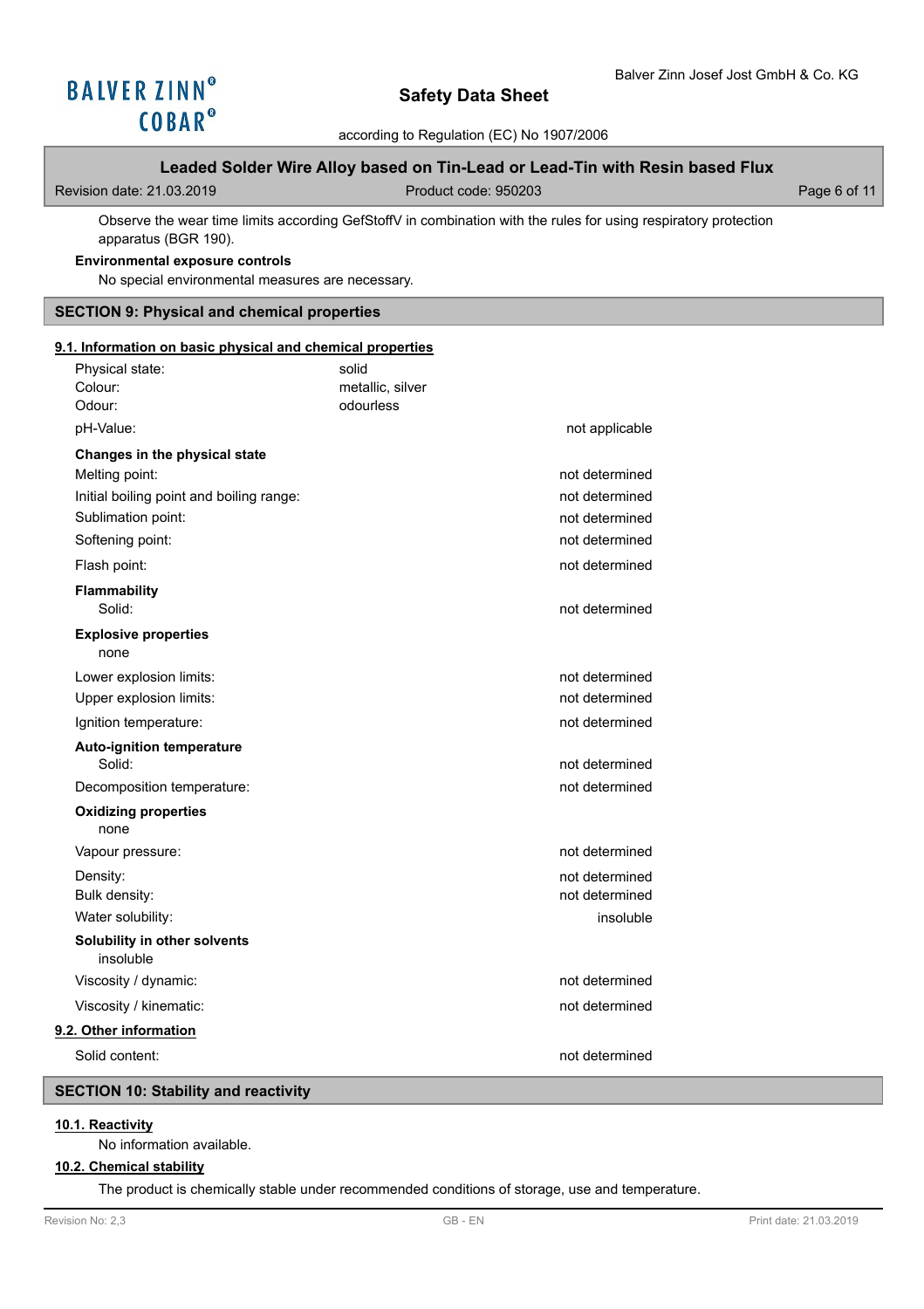### according to Regulation (EC) No 1907/2006

# **Leaded Solder Wire Alloy based on Tin-Lead or Lead-Tin with Resin based Flux**

| Revision date: 21.03.2019 |  |  |  |  |  |
|---------------------------|--|--|--|--|--|
|---------------------------|--|--|--|--|--|

Product code: 950203 Product code: 950203

# **10.3. Possibility of hazardous reactions**

No known hazardous reactions.

# **10.4. Conditions to avoid**

No information available.

## **10.5. Incompatible materials**

No information available.

### **10.6. Hazardous decomposition products**

Can be released in case of fire: Metal oxide smoke, toxic

### **SECTION 11: Toxicological information**

## **11.1. Information on toxicological effects**

#### **Toxicocinetics, metabolism and distribution**

No information available.

#### **Acute toxicity**

Based on available data, the classification criteria are not met.

| CAS No    | <b>Chemical name</b>                     |               |            |         |                      |                             |
|-----------|------------------------------------------|---------------|------------|---------|----------------------|-----------------------------|
|           | Exposure route                           | Dose          |            | Species | Source               | Method                      |
| 7439-92-1 | lead massive [particle diameter >= 1 mm] |               |            |         |                      |                             |
|           | oral                                     | LD50<br>mg/kg | > 2000     | Rat     | Study report (2003)  | <b>I</b> OECD Guideline 423 |
|           | dermal                                   | LD50<br>mg/kg | > 2000     | Rat     | Study report (2003)  | OECD Guideline 402          |
| 7440-31-5 | tin                                      |               |            |         |                      |                             |
|           | oral                                     | LD50<br>mg/kg | >2000      | Rat     | <b>IECHA Dossier</b> |                             |
|           | dermal                                   | LD50<br>mg/kg | >2000      | Rat     | <b>IECHA Dossier</b> |                             |
|           | inhalation (4 h) aerosol                 | LC50<br>mg/l  | ( > 4, 75) | Rat     | <b>IECHA Dossier</b> |                             |
| 7440-22-4 | silver                                   |               |            |         |                      |                             |
|           | oral                                     | LD50<br>mg/kg | >2000      | Rat     | <b>ECHA Dossier</b>  |                             |
|           | dermal                                   | LD50<br>mg/kg | >2000      | Rat     | <b>IECHA Dossier</b> |                             |
|           | inhalation (4 h) aerosol                 | LC50<br>mg/l  | >5,16      | Rat     | <b>IECHA Dossier</b> |                             |
| 7440-50-8 | copper                                   |               |            |         |                      |                             |
|           | inhalation (4 h) aerosol                 | LC50<br>mg/l  | >5,11      | Rat     | <b>ECHA Dossier</b>  |                             |

### **Irritation and corrosivity**

Based on available data, the classification criteria are not met. Skin corrosion/irritation: Not an irritant. Serious eye damage/eye irritation: Not an irritant.

### **Sensitising effects**

Based on available data, the classification criteria are not met. Respiratory or skin sensitisation: not sensitising.

## **Carcinogenic/mutagenic/toxic effects for reproduction**

Based on available data, the classification criteria are not met.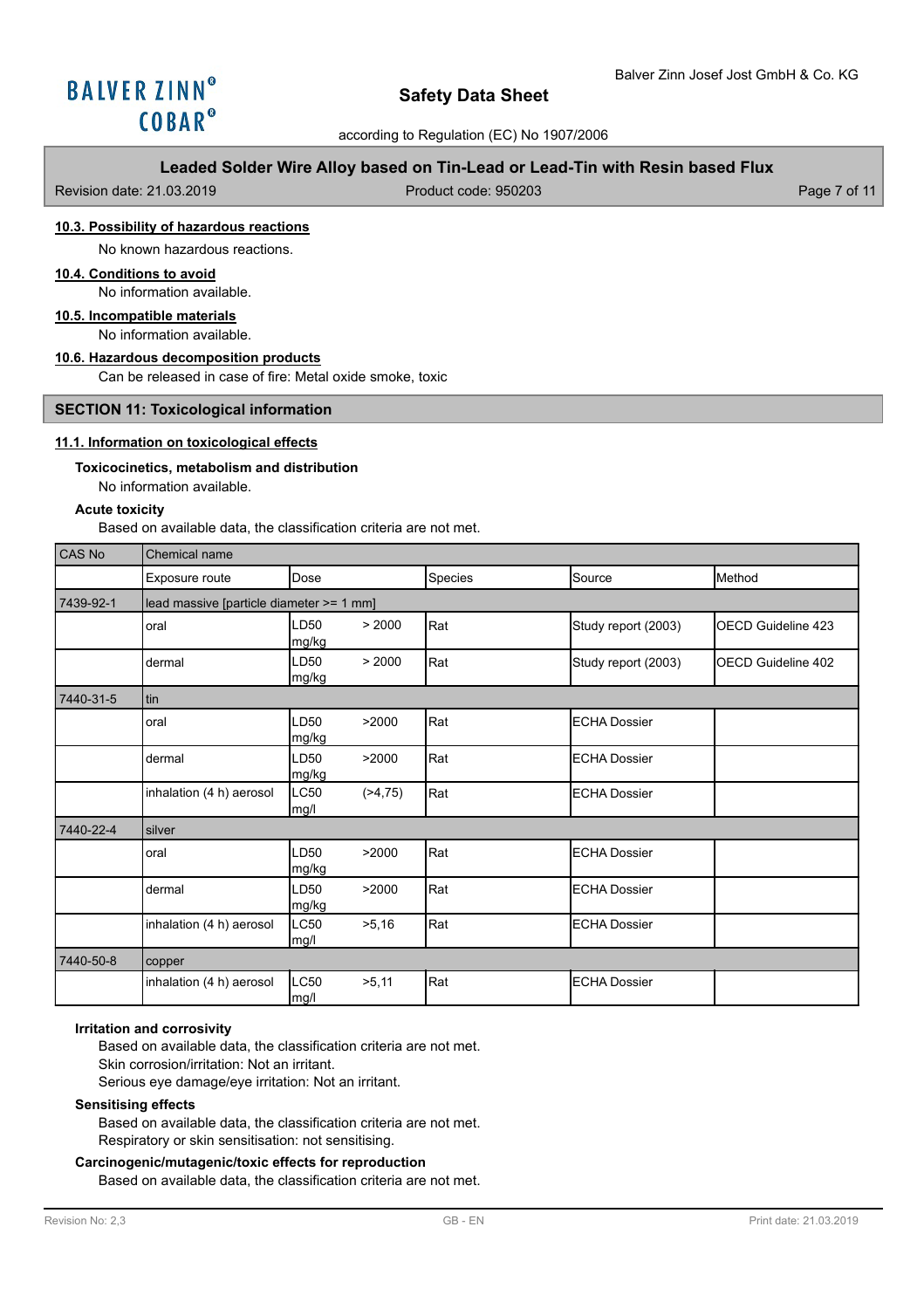

according to Regulation (EC) No 1907/2006

## **Leaded Solder Wire Alloy based on Tin-Lead or Lead-Tin with Resin based Flux**

| Revision date: 21.03.2019 | Product code: 950203 | Page 8 of 11 |
|---------------------------|----------------------|--------------|
|                           |                      |              |

### **STOT-single exposure**

Based on available data, the classification criteria are not met.

## **STOT-repeated exposure**

Based on available data, the classification criteria are not met.

### **Aspiration hazard**

Based on available data, the classification criteria are not met.

#### **Specific effects in experiment on an animal**

No data available

### **SECTION 12: Ecological information**

#### **12.1. Toxicity**

## No data available

## **12.2. Persistence and degradability**

No data available

#### **12.3. Bioaccumulative potential**

No indication of bioaccumulation potential.

### **BCF**

| <b>CAS No</b> | <b>I</b> Chemical name                                  | <b>BCF</b> | lSpecies                   | Source             |
|---------------|---------------------------------------------------------|------------|----------------------------|--------------------|
| 17439-92-1    | <b>I</b> lead massive [particle diameter $>= 1$<br>Imml | 40000      | <b>IAsellus meridianus</b> | Freshwater Biology |

## **12.4. Mobility in soil**

No data available

## **12.5. Results of PBT and vPvB assessment**

The substances in the mixture do not meet the PBT/vPvB criteria according to REACH, annex XIII.

#### **12.6. Other adverse effects**

No data available

# **SECTION 13: Disposal considerations**

### **13.1. Waste treatment methods**

#### **Advice on disposal**

Dispose of waste according to applicable legislation. Consult the local waste disposal expert about waste disposal. Non-contaminated packages may be recycled. According to EAKV, allocation of waste identity numbers/waste descriptions must be carried out in a specific way for every industry and process. Control report for waste code/ waste marking according to EAKV:

### **Waste disposal number of waste from residues/unused products**

160303 WASTES NOT OTHERWISE SPECIFIED IN THE LIST; off-specification batches and unused products; inorganic wastes containing hazardous substances; hazardous waste

#### **Waste disposal number of used product**

WASTES NOT OTHERWISE SPECIFIED IN THE LIST; off-specification batches and unused products; inorganic wastes containing hazardous substances; hazardous waste 160303

### **Waste disposal number of contaminated packaging**

WASTE PACKAGING; ABSORBENTS, WIPING CLOTHS, FILTER MATERIALS AND PROTECTIVE CLOTHING NOT OTHERWISE SPECIFIED; packaging (including separately collected municipal packaging waste); packaging containing residues of or contaminated by hazardous substances; hazardous waste 150110

### **Contaminated packaging**

Handle contaminated packages in the same way as the substance itself.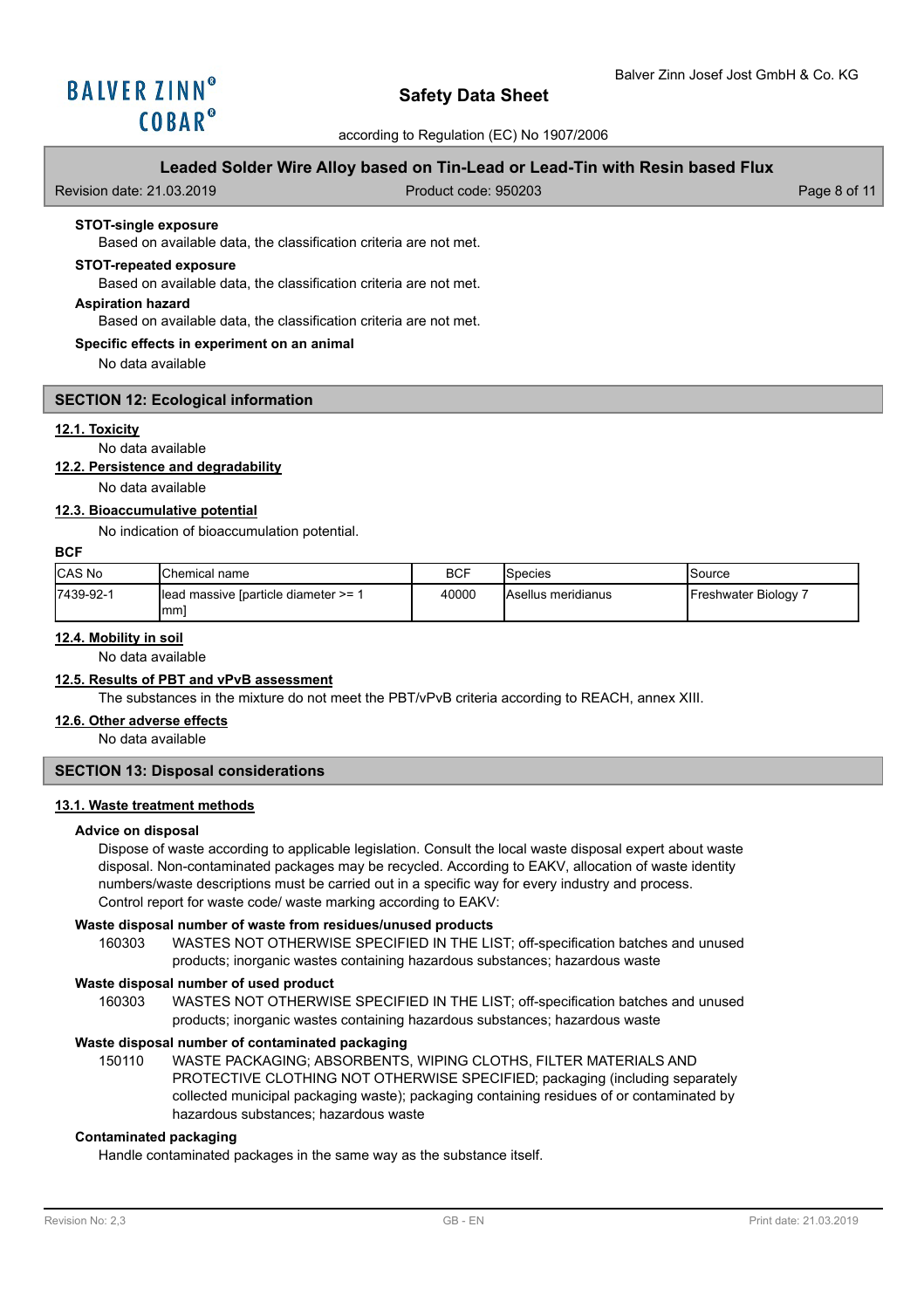# **Leaded Solder Wire Alloy based on Tin-Lead or Lead-Tin with Resin based Flux**

Revision date: 21.03.2019 **Product code: 950203** Page 9 of 11

# **SECTION 14: Transport information**

| Land transport (ADR/RID)                                                                   |                                                          |  |  |  |
|--------------------------------------------------------------------------------------------|----------------------------------------------------------|--|--|--|
| <u>14.1. UN number:</u>                                                                    | No dangerous good in sense of this transport regulation. |  |  |  |
| 14.2. UN proper shipping name:                                                             | No dangerous good in sense of this transport regulation. |  |  |  |
| 14.3. Transport hazard class(es):                                                          | No dangerous good in sense of this transport regulation. |  |  |  |
| 14.4. Packing group:                                                                       | No dangerous good in sense of this transport regulation. |  |  |  |
| Inland waterways transport (ADN)                                                           |                                                          |  |  |  |
| 14.1. UN number:                                                                           | No dangerous good in sense of this transport regulation. |  |  |  |
| 14.2. UN proper shipping name:                                                             | No dangerous good in sense of this transport regulation. |  |  |  |
| 14.3. Transport hazard class(es):                                                          | No dangerous good in sense of this transport regulation. |  |  |  |
| 14.4. Packing group:                                                                       | No dangerous good in sense of this transport regulation. |  |  |  |
| <b>Marine transport (IMDG)</b>                                                             |                                                          |  |  |  |
| 14.1. UN number:                                                                           | No dangerous good in sense of this transport regulation. |  |  |  |
| 14.2. UN proper shipping name:                                                             | No dangerous good in sense of this transport regulation. |  |  |  |
| 14.3. Transport hazard class(es):                                                          | No dangerous good in sense of this transport regulation. |  |  |  |
| 14.4. Packing group:                                                                       | No dangerous good in sense of this transport regulation. |  |  |  |
| Air transport (ICAO-TI/IATA-DGR)                                                           |                                                          |  |  |  |
| 14.1. UN number:                                                                           | No dangerous good in sense of this transport regulation. |  |  |  |
| 14.2. UN proper shipping name:                                                             | No dangerous good in sense of this transport regulation. |  |  |  |
| 14.3. Transport hazard class(es):                                                          | No dangerous good in sense of this transport regulation. |  |  |  |
| 14.4. Packing group:                                                                       | No dangerous good in sense of this transport regulation. |  |  |  |
| 14.5. Environmental hazards                                                                |                                                          |  |  |  |
| <b>ENVIRONMENTALLY HAZARDOUS:</b>                                                          | no                                                       |  |  |  |
| 14.6. Special precautions for user<br>Not restricted                                       |                                                          |  |  |  |
| 14.7. Transport in bulk according to Annex II of Marpol and the IBC Code<br>Not restricted |                                                          |  |  |  |
| <b>SECTION 15: Regulatory information</b>                                                  |                                                          |  |  |  |

## **15.1. Safety, health and environmental regulations/legislation specific for the substance or mixture**

### **EU regulatory information**

Authorisations (REACH, annex XIV): Substances of very high concern, SVHC (REACH, article 59): lead massive [particle diameter >= 1 mm]

Restrictions on use (REACH, annex XVII): Entry 63: lead massive [particle diameter >= 1 mm] Information according to 2012/18/EU (SEVESO III): Not subject to 2012/18/EU (SEVESO III)

### **Additional information**

The mixture is classified as not hazardous according to regulation (EC) No 1272/2008 [CLP]. REACH 1907/2006 Appendix XVII, No: 63

## **National regulatory information**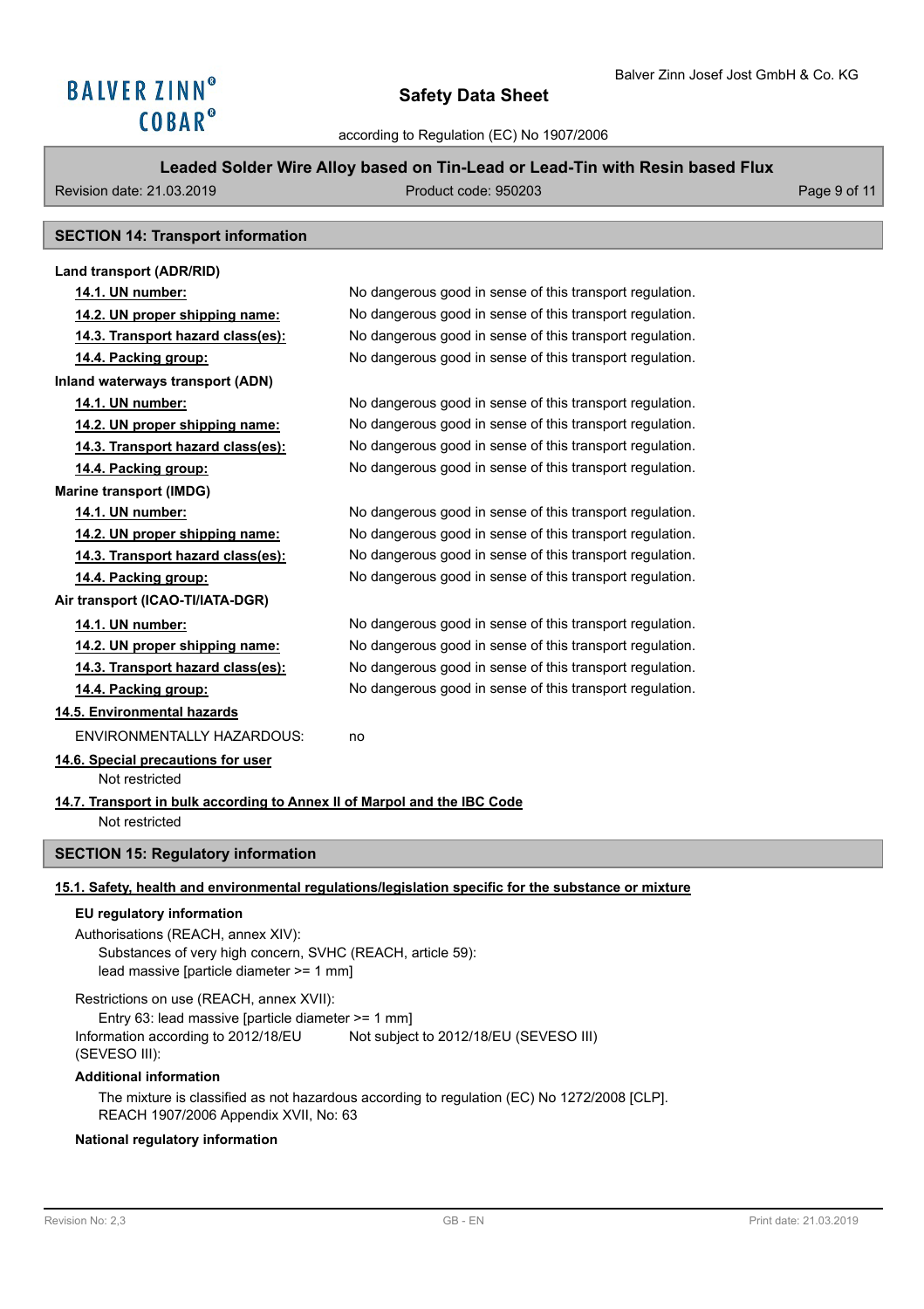## **Leaded Solder Wire Alloy based on Tin-Lead or Lead-Tin with Resin based Flux**

| Revision date: 21,03,2019                                                                        | Product code: 950203                                                                                                                                                                                                                                                                                                 | Page 10 of 11 |
|--------------------------------------------------------------------------------------------------|----------------------------------------------------------------------------------------------------------------------------------------------------------------------------------------------------------------------------------------------------------------------------------------------------------------------|---------------|
| Employment restrictions:                                                                         | Observe restrictions to employment for juvenils according to the 'juvenile<br>work protection guideline' (94/33/EC). Observe employment restrictions<br>under the Maternity Protection Directive (92/85/EEC) for expectant or<br>nursing mothers. Observe employment restrictions for women of<br>child-bearing age. |               |
| Water contaminating class (D):<br><b>Additional information</b><br>Observe technical data sheet. | 1 - slightly water contaminating                                                                                                                                                                                                                                                                                     |               |

#### **15.2. Chemical safety assessment**

For the following substances of this mixture a chemical safety assessment has been carried out:

## **SECTION 16: Other information**

#### **Changes**

Rev. 1.00; 22.05.2015, Initial release Rev.1.1; 16.11.2016, Indication of changes - chapter: 1, 2, 3, 16. Rev. 2,0 ; 13.04.2018, Changes in chapter: 2, 3, 15. Rev. 2,1 ; 03.07.2018, Changes in chapter: 3. Rev. 2.2; 19.02.2019, Indication of changes - chapter: 14, 15, 16. Rev. 2.3; 21.03.2019, Indication of changes - chapter: 8

#### **Abbreviations and acronyms**

ADR: Accord européen sur le transport des marchandises dangereuses par Route CAS Chemical Abstracts Service DNEL: Derived No Effect Level IARC: INTERNATIONAL AGENCY FOR RESEARCH ON CANCER

IMDG: International Maritime Code for Dangerous Goods IATA: International Air Transport Association IATA-DGR: Dangerous Goods Regulations by the "International Air Transport Association" (IATA) ICAO: International Civil Aviation Organization ICAO-TI: Technical Instructions by the "International Civil Aviation Organization" (ICAO) GHS: Globally Harmonized System of Classification and Labelling of Chemicals GefStoffV: Gefahrstoffverordnung (Ordinance on Hazardous Substances, Germany) LOAEL: Lowest observed adverse effect level LOAEC: Lowest observed adverse effect concentration LC50: Lethal concentration, 50 percent LD50: Lethal dose, 50 percent NOAEL: No observed adverse effect level NOAEC: No observed adverse effect level NTP: National Toxicology Program N/A: not applicable OSHA: Occupational Safety and Health Administration PNEC: predicted no effect concentration PBT: Persistent bioaccumulative toxic RID: Règlement international concernant le transport des marchandises dangereuses par chemin de fer (Regulations Concerning the International Transport of Dangerous Goods by Rail ) SARA: Superfund Amendments and Reauthorization Act SVHC: substance of very high concern TRGS Technische Regeln fuerGefahrstoffe TSCA: Toxic Substances Control Act VOC: Volatile Organic Compounds VwVwS: Verwaltungsvorschrift wassergefaehrdender Stoffe

WGK: Wassergefaehrdungsklasse